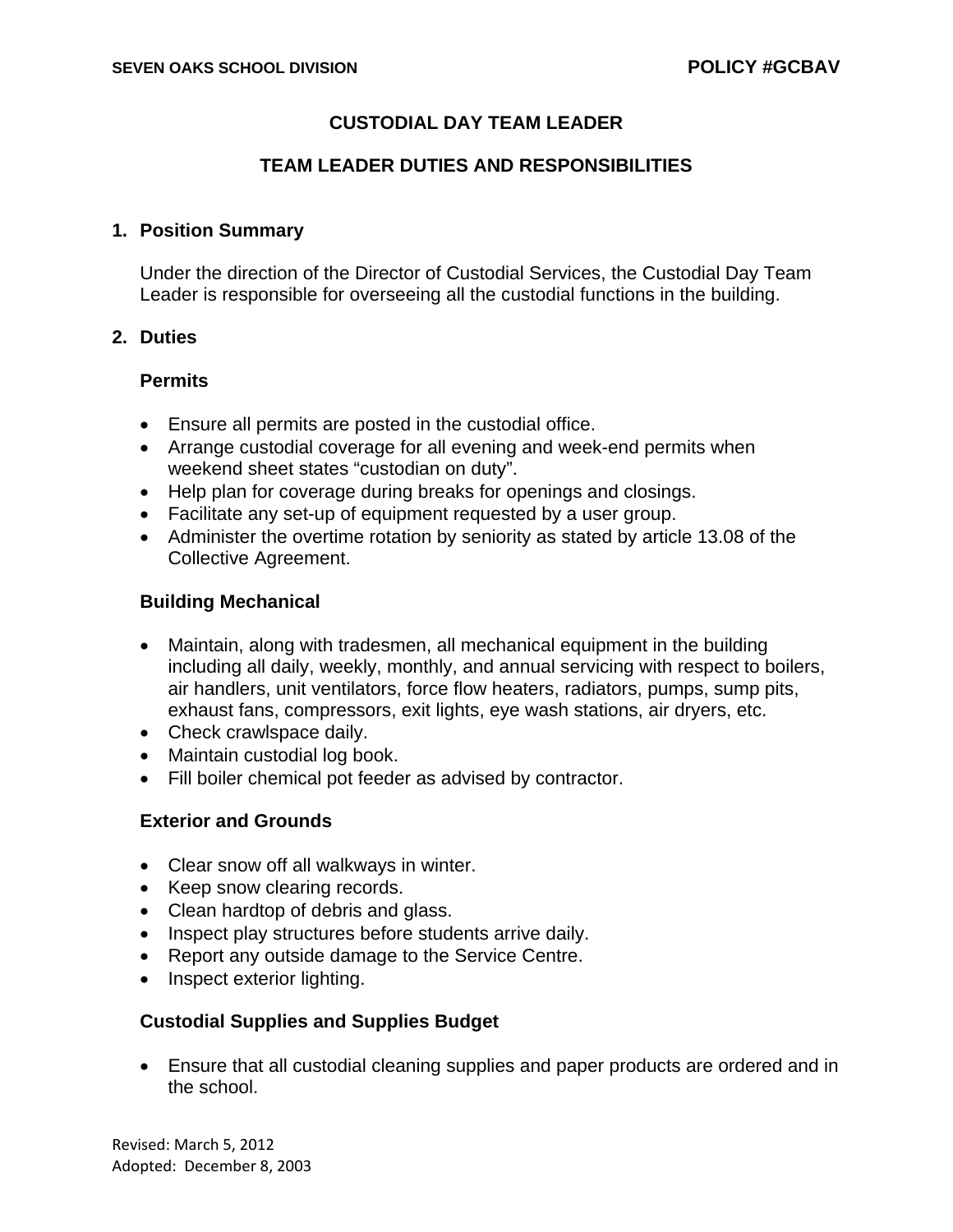- Monitor supply budget.
- Order products for all breaks.

#### **Health, Safety and Fire Regulations**

- Report / address all safety concerns.
- Operate fire panel for fire drills.
- Check fire extinguishers monthly and initial.
- Update custodial MSDS binders.
- Adhere to Health and Safety policies.
- Order and distribute PPE.
- Ensure WHMIS labels are on all chemical containers.

#### **Supervisory Role**

- Liaise with the evening custodians daily.
- Issue assistance and direction to the custodial staff members.
- Maintain communication with the Principal and Service Centre.
- Orient new custodians to their work assignments.
- Show all replacement custodians their responsibilities.
- Attend monthly Team Leader meetings.
- Post all correspondence in the custodial room.
- Develop cleaning schedule / plan for break periods.
- Carry the custodial cell phone.

#### **Building - General**

- Do minor repairs.
- Issue work repair requisitions.
- Assist with contractors and Divisional trades.

## **3. Education**

- Grade XII or GED.
- Power Engineering Certificate Fifth Class preferred.
- General mechanical aptitude.
- Knowledge of electrical, plumbing systems, heating and air conditioning systems, and computers.

## **4. Experience**

• Three to four years experience as a custodian.